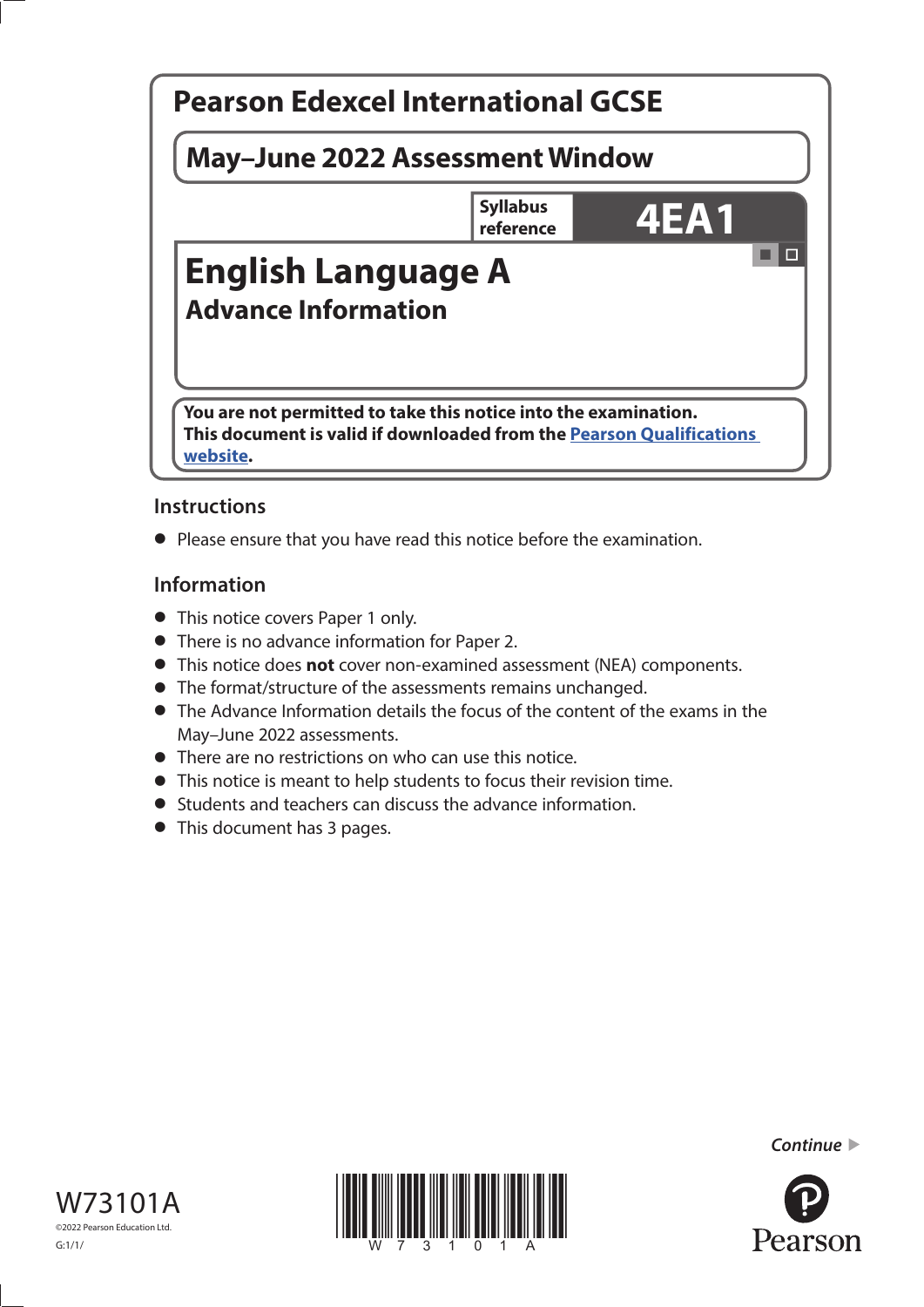### **General advice**

- In addition to covering the content outlined in the advance information, students and teachers should consider how to:
	- manage their revision of parts of the specification which may be assessed in areas not covered by the advance information
	- manage their revision of other parts of the specification which may provide knowledge which helps with understanding the areas being tested in 2022.
- For specifications with synoptic assessments, topics not explicitly given in the advance information may appear, e.g. where students are asked to bring together knowledge, skills and understanding from across the specification.
- For specifications with optional papers/topics/content, students should only refer to the advance information for their intended option.
- For specifications with NEA, advance information does not cover any NEA components.

A link to the Joint Council for Qualifications guidance document on advance information can be found on the Joint Council for Qualifications website or [here](https://www.jcq.org.uk/wp-content/uploads/2021/10/Advance-Information-for-General-Qualifications-2021-22.pdf).